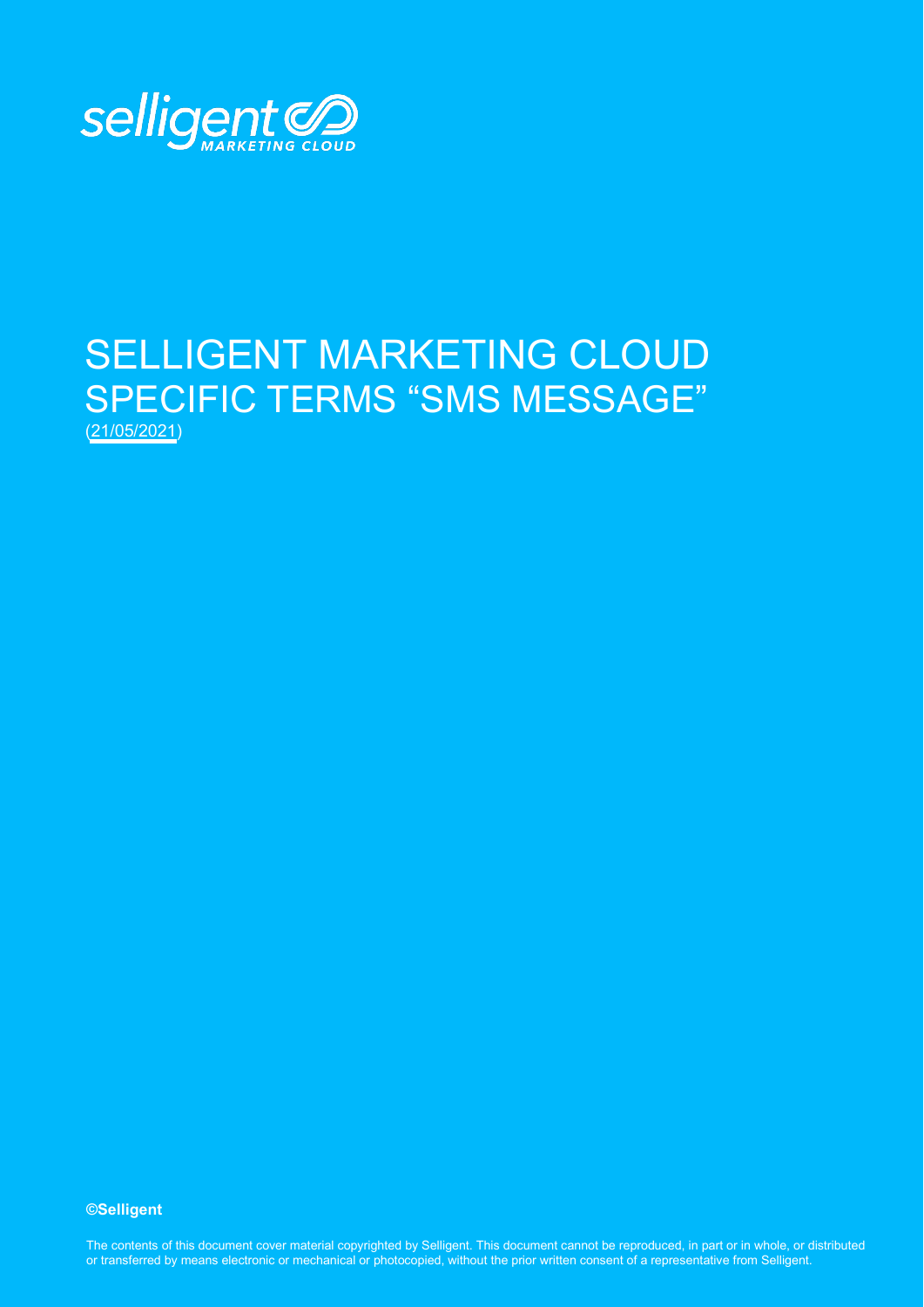

## **SMS Message – Specific Terms applicable upon ordering of SMS Message Service by the Client**

*(Online as of May 21, 2021)*

## **IT IS AGREED AS FOLLOWS:**

(A) Under the Agreement between the parties, the Client wishes to use Selligent to send SMS messages from the Software.

(B) Selligent has therefore established a partnership with the subcontractor So Mobile, which offers Selligent and its clients services which make it possible to send text messages (the '**SMS Service'**).

In view of the above, the following has been agreed.

## **A. Subject & commercial conditions**

#### **Agreed service:**

**• Type of activity(-ies) concerned**: sending of SMS<sup>[1](#page-1-0)</sup>, to mobile telephone numbers via the SMS Service.

• **Unsubscribe requests**: Selligent will send the unsubscribe requests received (STOP replies) in real time to the Client– an automated procedure will be developed for this purpose. The Client undertakes to take into account these unsubscribe requests within 48 hours (CNIL obligation) in its client base. The Client agrees that Selligent and its subcontractors have the right to filter when sending files to the SMS Service for new posts.

#### • **Geographical area (s) for message dispatch**: METROPOLITAN France and International.

The telephone numbers must be in international format (i.e. '336xxxxxxxx' or '337xxxxxxxx' for SMS addressed to metropolitan France), with no spaces or space characters. All numbers which do not meet the criteria above (i.e. incorrect format, landlines, etc.) will be invoiced but the message will not be delivered.

## **Prices:**

- **Set-up costs**[2](#page-1-1) : See Sales Order.
- **SMS price at destination:** See Sales Order.

• **24/7 support**: The procedure for contacting the Support service is set out in the SLA for the SMS Service (see Annex 1). The assistance Services will be invoiced in accordance with the terms of the Agreement. The Client must send all assistance requests to Selligent and may under no circumstances contact Selligent's subcontractor.

In order to avoid misunderstandings: the Client is aware of what was agreed in Article 6 below ('Price and payment conditions') between the Parties concerning amendments to prices

## **B. Contractual terms**

#### **Article 1 Subject**

The subcontractor of Selligent, SO MOBILE, operates turn-key software solutions which can be used to send and receive SMS between business applications and computer and remote telecommunication terminals, which accept this type of technology via its platform. Pursuant to these Specific Terms, Selligent makes available to the Client these software solutions and its services, hereinafter referred to as **'Services'**, in the context of sending SMS campaign(s) from files provided by the Client, in accordance with the arrangements

set out in these Specific Terms, as recognised and accepted by the Client.

<span id="page-1-0"></span><sup>&</sup>lt;sup>1</sup> The following shall be excluded from this addendum: MMS(+) and SMS+. There will be no incoming traffic routing from end users (any unsubscribe requests received will be transferred to the Client in the file format).

<span id="page-1-1"></span><sup>&</sup>lt;sup>2</sup> This set-up is invoiced only once, i.e. whenever the service is activated for the Client.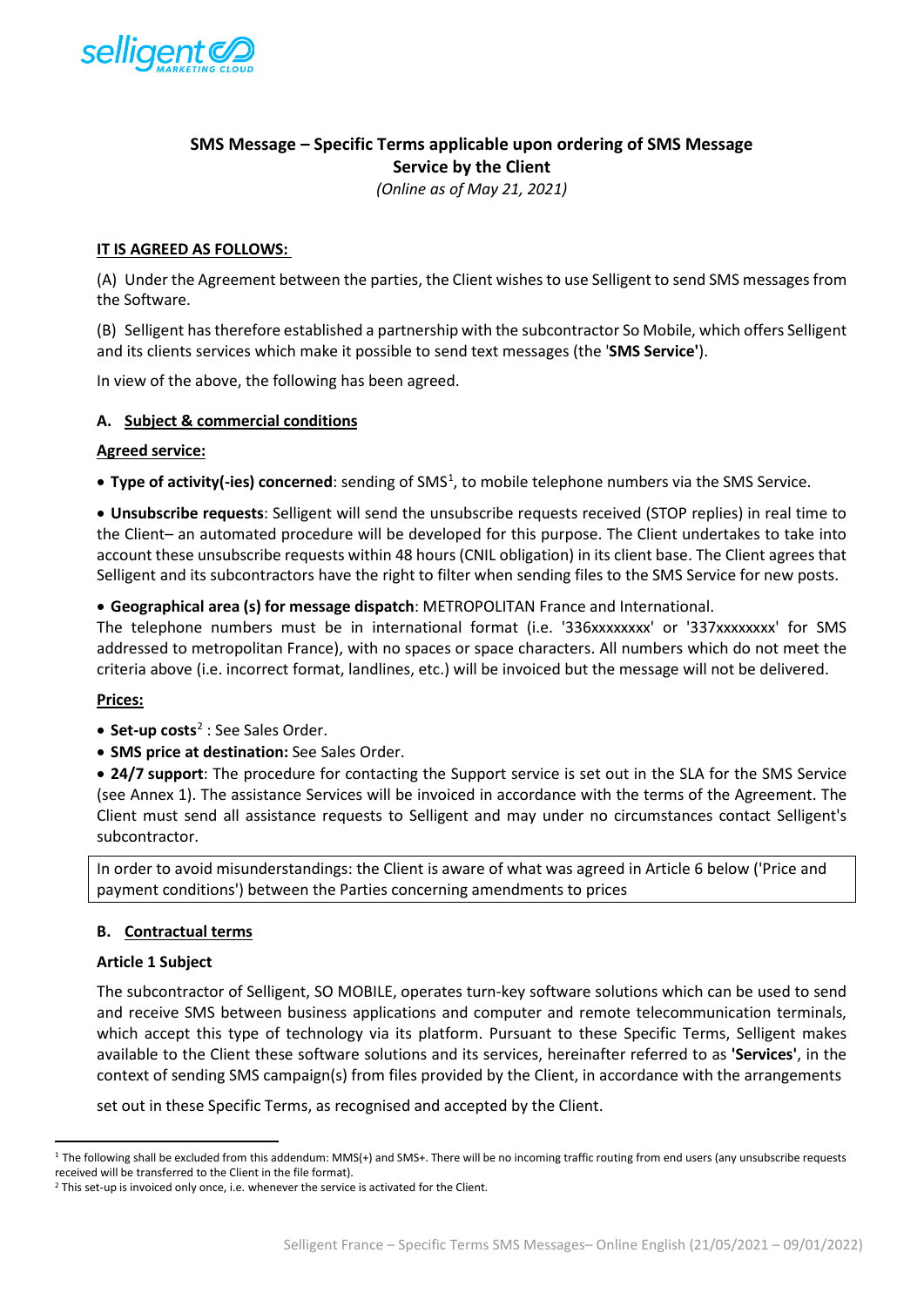## **Article 2 Definitions**

'**Opt-in Base**' refers to the Opt-in base of mobile telephone numbers collected by the Client with a view to running campaigns.

'**Campaign'** refers to the sending of SMS messages to an Opt-in Base by means of networks of various Operators.

**'Intellectual property rights'** refers to (i) patents; (ii) copyrights (including, among other things, property rights relating to all securities, computer codes, themes, subjects, characters, concepts, models, animations, sounds, operating modes, moral rights and all related documentation) and the rights concerning databases (excluding traffic data recorded by Selligent and its subcontractors during the implementation of these Specific Terms); (iii) registered or unregistered trade names; (iv) domain names; (v) registered or unregistered designs; (vi) all submissions and requests, renewals and extensions of the rights referred to above in points (i), (ii), (iii), (iv) and (v); other information containing or constituted by technical, operating, financial, marketing data and data planning the activity of the Parties, and (vii) all the rights concerning commercial image and packaging, trade secrets, know-how and other intellectual property rights recognised by national, foreign or international law, or by treaties and conventions in force in any part of the world.

**'Working day'** refers to all days other than Saturday, Sunday and obligatory statutory holidays on the territory of metropolitan France.

'**Dedicated number**' or '**Dedicated short number**' refers to the number of the Operator allocated to SO MOBILE on behalf of a certain Client, for the designated SMS Service<sup>[3](#page-2-0)</sup>.

'**Shared number**' or **'Shared short number'** or '**Alias'** refers to the number of the Operator allocated to SO MOBILE, which can in turn allocate it to several clients, including the Client itself for the designated SMS Service<sup>[4](#page-2-1)</sup>.

'**Opt-in**' refers to the User's consent to receive messages. This consent is given when the User collects his mobile telephone number.

'**Party'**: Selligent and/or the Client, where appropriate.

'**Platform**' refers to the software and technology, the licence for which is granted by Selligent to the Client and to which it subscribes, used to deliver standard SMS messages sent by the Client to target users on wireless networks, where the Client has subscribed.

**'Operator rules**' refers to the detailed summary annexed to these terms under the heading 'Operator Conditions applicable at local level', setting out the rules issued by the Operators, applicable to the WAP Invoicing Service and/or the SMS/MMS Premium or Standard Service on the Territory concerned.

**'Platform Service'** refers to the SMS standard connection service provided by Selligent and its subcontractors by means of the Platform and connections with Operator.

**'SMS Service'** refers to the service made available by the Client to disseminate messages to end users via the Service Platform.

'**Short Message Service (SMS)**' refers to the GSM telecommunication standard allowing users to receive or send abbreviated messages of an alphanumerical (one hundred and sixty (160) characters), binary (one hundred and forty (140)-bytes) or unicode (70) characters) nature to a GSM telephone.

**'End user(s)'** refers to all subscribers to the Operator networks.

<span id="page-2-0"></span><sup>&</sup>lt;sup>3</sup> At the time of the signing of the Order Form for the SMS Message Service, the Dedicated Number or Dedicated Short Number Service will not yet be activated. Where the Client expresses the need for such services, the Parties will agree on the contractual and operational arrangements and will sign an Order Form setting out the agreed arrangements.

<span id="page-2-1"></span><sup>4</sup> At the time of the signing of the Order Form for the SMS Message Service, the Shared Number, Shared Short Number or Alias Service will not yet be activated. Where the Client expresses the need for such services, the Parties will agree on the contractual and operational arrangements and will sign an Order Form as an additional clause to this addendum setting out the agreed arrangements.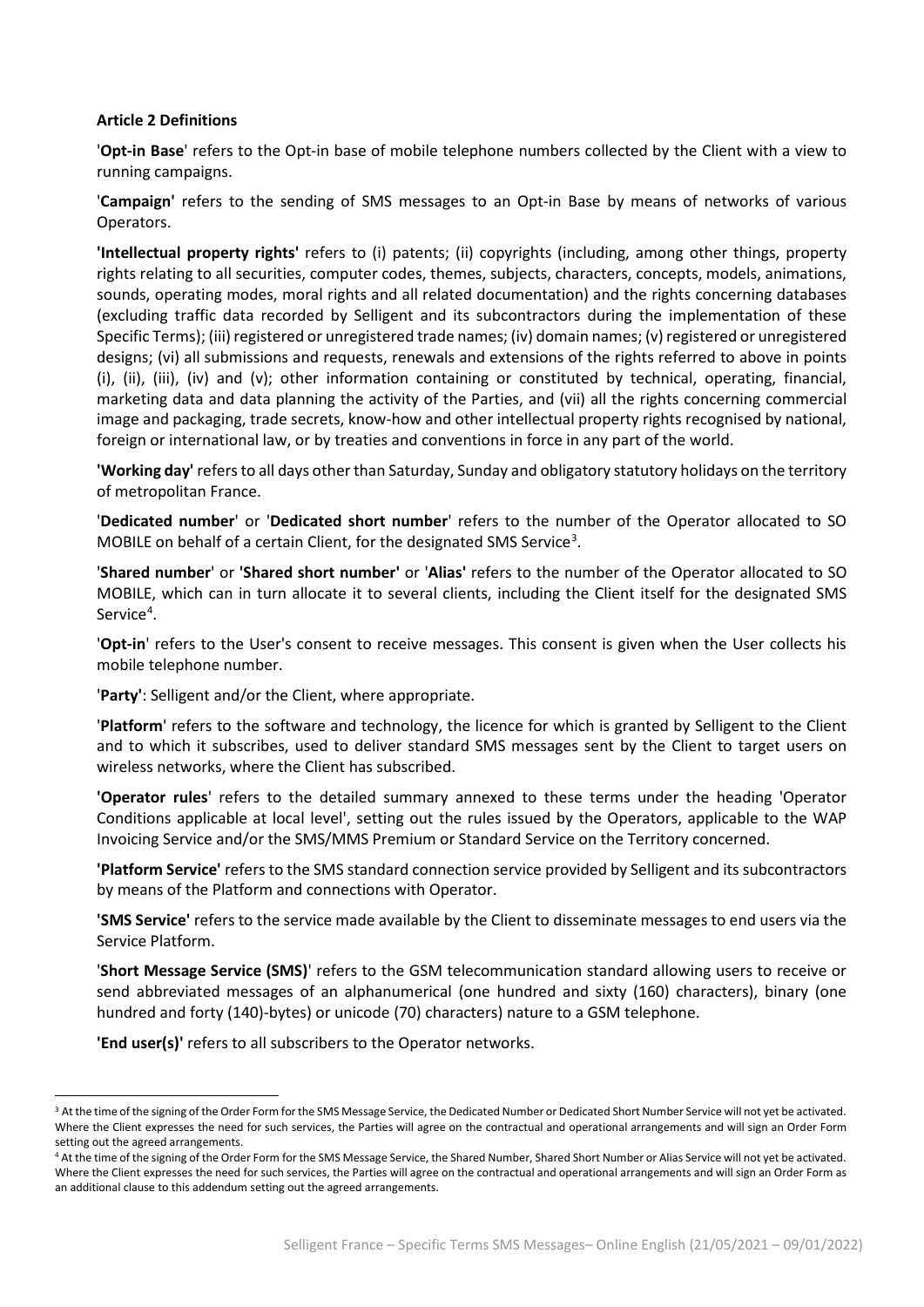## **Article 3 Contractual documents**

These Specific Terms complete the Agreement of which they form an integral part. All the contractual documents which form part of the Agreement shall apply to the SMS Message Service, except in the case of a derogation under these Specific Terms. These Specific Terms may be completed by the Operator Conditions applicable at local level and/or by Technical Documents and/or by any Special Conditions.

The Client will be notified by Selligent of any additional documents mentioned here to the present Specific Terms and these documents (as well as any change made to them) shall take effect on the date indicated in the e-mail notification. Where the Client cannot accept these additional (amended) conditions, it shall lose its right to use the SMS Service. Where it continues to use the SMS Service, the additional (amended) conditions shall automatically apply and shall form an integral part of the Agreement.

## **Article 4 SMS Service Offer**

The SMS Service provides the Client with a unique entry point for the exchange of various types of messages (SMS) with mobile telephone users. Subscription to the SMS Service is effective upon signature of the Order Form for the SMS Service Message. After signature, Selligent makes the technical connections available to the Client as quickly as possible.

#### **Article 5 Specific features of the SMS SO MOBILE Service**

**5-1** Selligent and its subcontractor cannot be held liable for any refusal or delay in the validation of any SMS Service by the Operators or regulatory authorities.

#### **5-2 Distribution outside metropolitan France**

Selligent can propose a specific supplementary offer of connection to the Client, to allow it to send only SMS messages at a single price per country. This offer does not involve the allocation of a specific short number (dedicated or shared) for the Client. The associated traffic and invoicing are measured and calculated separately for the Client thanks to the creation of a dedicated technical account for the Client.

The Client agrees that this offer will be updated regularly and that it must check the technical availability of access to a given country in the territory before using its connection. The Client acknowledges and accepts that adult services are prohibited under this offer.

## **5-3 Conditions of use of the SMS Service**

The Client defines the distribution list in line with its Opt-in Base and the message content, and programmes the distribution of messages for each campaign. The Client can qualify or filter its Opt-in Base of end users on the basis of criteria, the choice and implementation of which are its sole and entire responsibility.

The Client acknowledges that it has been informed that it is strictly prohibited to use any selection criteria which would directly or indirectly reflect racial origin, political, philosophical or religious opinions, trade union membership, morals or sexual orientation. The Client undertakes to use the SMS Service in accordance with the national legislation in force, prohibiting all content which:

• is violent, threatening, offensive, vulgar, obscene, injurious, abusive, defamatory, illegal, amounting to harassment or prejudicial to respect for human dignity or to equality between men and women;

- is xenophobic, racist or anti-Semitic in character;
- violates public order in any way;
- encourage the commission of crimes and offences;

• promotes weapons, narcotic substances, gambling, medicinal and pharmaceutical products, prostitution (active and passive soliciting);

- constitutes advertising to minors for pornographic services or content;
- mislead by usurping the name or corporate name of other persons or businesses.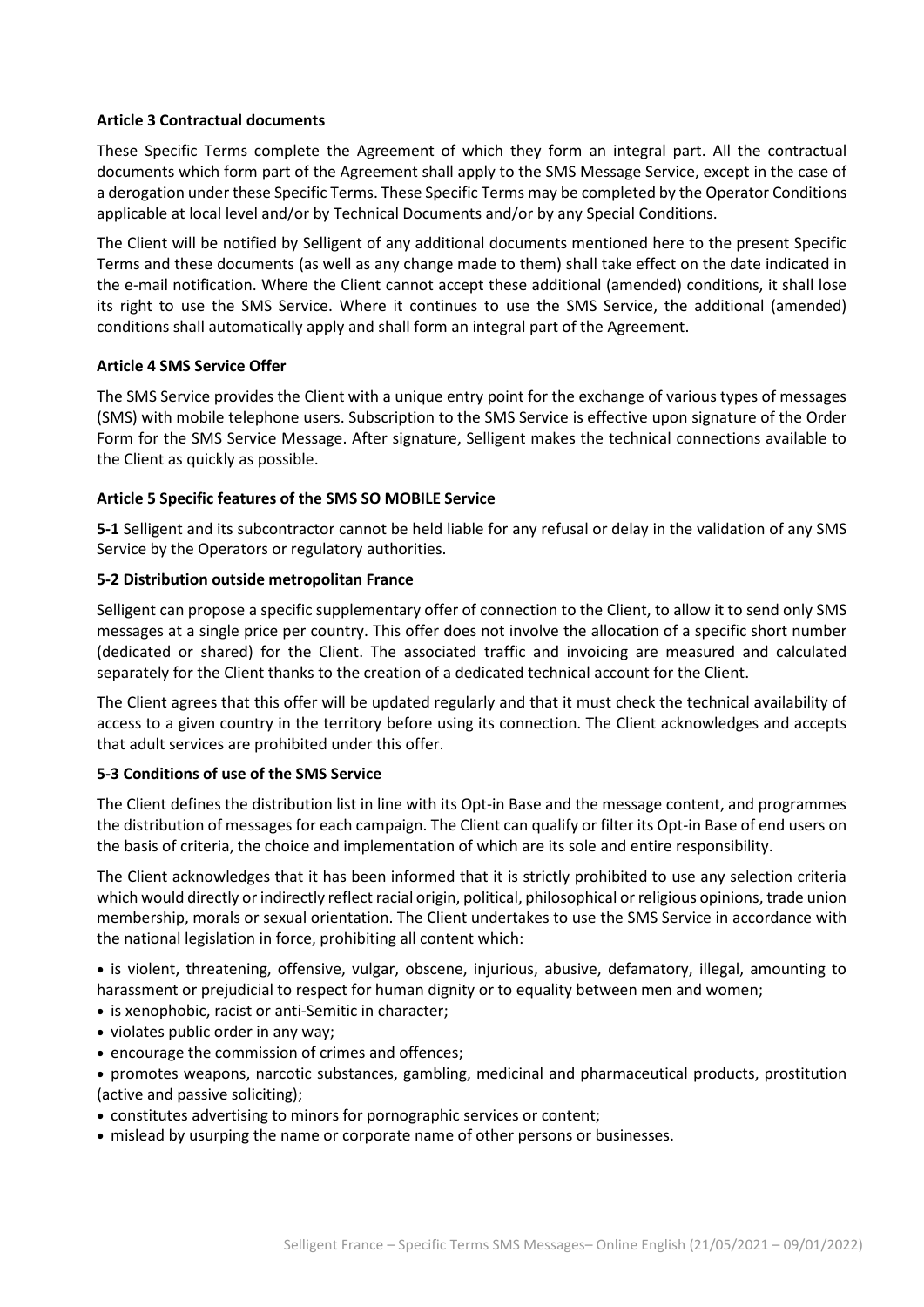The Client acknowledges that it has been informed that the duration of each Campaign depends on the volume to be distributed, the bandwidth available from Operators, and any other technical and/or operational constraint. The protection of end users also requires respect for the hours at which messages can be sent, i.e. exclusively during working hours as defined by the local legislation of the country concerned by the Campaign. Consequently, the Client acknowledges and agrees that the effective duration of a Campaign may exceed the duration which it had initially planned.

The Client uses this service exclusively for sending SMS. Sending SMS/MMS with adult content or promoting adult services is strictly prohibited.

If an end user contacts Selligent, Selligent will inform the Client (the intervention by Selligent will be invoiced at the current rates for the Project Services in the Agreement).

## **Article 6 Price and conditions of payment**

**6-1** The price and invoicing policy of Selligent are set out in these Specific Terms and in the Sales Order. However, Selligent may at any time integrate the change in prices for SMS invoiced by So Mobile to Selligent into the prices for SMS invoiced by Selligent to the Client, respecting a notice period of at least 15 days for SMS sent in metropolitan France and at least 5 days for SMS sent internationally. Any change in prices will be notified by Selligent to the Client in writing. Where the Client cannot accept these amended prices, it shall lose the right to use the SMS Service and is entitled to terminate these Specific Terms (see Article 14-2). If it continues to use the SMS Service, the amended prices will automatically apply.

**6-2** Selligent will invoice the Client in accordance with the Agreement. Selligent is entitled to de-activate the distribution of SMS and/or to block access to the SMS Service for as long as the Client does not meet its contractual commitments, and the Client will be solely responsible for any consequences resulting from this block or de-activation, without the possibility of appealing against Selligent.

## **Article 7 Obligations of Selligent**

Selligent undertakes to ensure by commercially reasonable means the constant quality and continuity of the SMS Service, as provided for in Annex 1.

Selligent undertakes to perform its obligations by all commercially reasonable means. Selligent and its subcontractors shall not be liable for messages directly distributed by the Operators to end users. Selligent does not guarantee the full reliability of the dispatch and storage of messages which may be subject to interruptions in the service for Operators due, for example, to:

• a breakdown in the messaging infrastructure of the Operator or in the connection, except in the case of error or negligence on the part of Selligent relating to such infrastructure;

- radio telephony interferences caused by atmospheric conditions;
- interferences in wave propagation;
- de-activation of the number allocated to a recipient of the messages;
- the fact that the recipient is outside the coverage zone of the Operator;
- fraud;
- saturation of the SIM card memory.

## **Article 8 Obligations of the Client**

## **8-1 General provisions**

The Client must comply with:

• all the applicable laws, standards and rules issued by a government of competent authority, and all regulations or codes in force in the sector,

• all the instructions and policies of the Operators which will have been notified to it by Selligent or which will be amended in the local Operator Conditions integrated into these Specific Terms.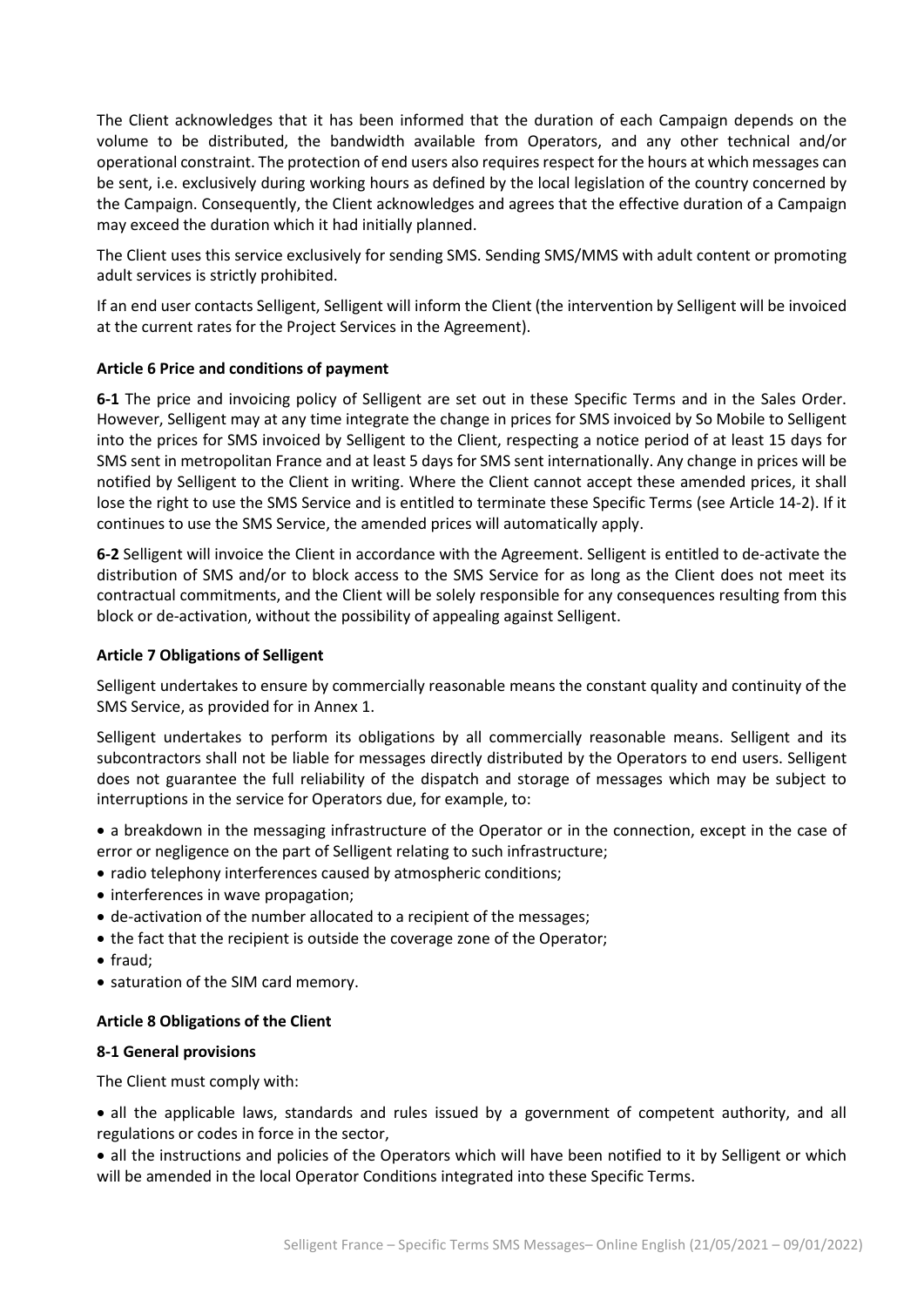In particular, where Selligent and its subcontractors are not directly connected to the Operators in the country in which the end user is located, the Client undertakes to respect the rules applied by the local Operators concerned, rules which will be communicated to it by Selligent. In cases where the Client subscribes to an SMS Service outside France, Selligent will communicate all information of use for the correct provision of the SMS Service.

## **8-2 Protection of end users**

In particular, the Client must check that all advertising and/or promotional material published by the Client complies with current legislation ad standards.

The Client acknowledges that spam is strictly prohibited and that the prior agreement of the end recipient is required (Opt-in) for the reception of any type of message or product, except where the recipient's contact details have been obtained directly from him under the conditions set out in Article L34-5 of the Post and Electronic Communications Code.

Each end user must be able to easily cancel the agreement previously given, with immediate effect (Opt-out). Selligent will be entitled to request at any time proof of the end user's prior agreement, except if the recipient's contact details have been obtained directly from him under the conditions set out in Article L34-5 of the Post and Electronic Communications Code. If such proof is not provided, within 20 days following the request, Selligent will be entitled to suspend the SMS Service provisionally, or to terminate these Specific Terms with immediate effect.

## **8-3 Content of the messages**:

Any Client wishing to send SMS messages from or to other EU Member States or non-member countries must check that:

• The content of all the messages complies with the legal and regulatory provisions of the country. The Client must not handle any messages of a violent or pornographic nature or of any other nature which may be considered as contrary to public order.

• Any obligation to communicate or prior authorisation possibly required concerning the transfer and processing of nominative information has been respected vis-a-vis the national authorities responsible for the protection, processing and circulation of personal data and for the protection of private life in the telecommunications and electronics sector in each geographical distribution and reception zone for the messages in question.

• The content of the messages does not infringe the intellectual property rights of one of the Parties or of any third party.

• The Client acknowledges and accepts that the supply of certain SMS Services may be subject to regulatory authorisation of the Operators concerned, in particular with regard to marketing messages (where necessary, Selligent undertakes to inform the Client).

## **Article 9 Confidentiality**

Each of the Parties must protect confidentiality and avoid disclosing the confidential information of the disclosing party with the same degree of caution as they would practice with their own confidential information and, in any case, with all reasonably necessary caution. For as long as the confidential information is not made public in accordance with these Specific Terms, the confidentiality obligation shall remain in force.

The term '**Confidential Information'** refers to all provisions of these Specific Terms, the written information exchanged by the Parties, before and/or after the signing of the Order Form for the SMS Message Service concerning the negotiations between the Parties for the supply of services of any other information concerning the activity of one of the Parties – whether or not it has been marked or designated in any other manner as being confidential. Each of the Parties undertakes not to use the confidential information of the disclosing party outside the framework of these Specific Terms and of the uses authorised by that party for their duration.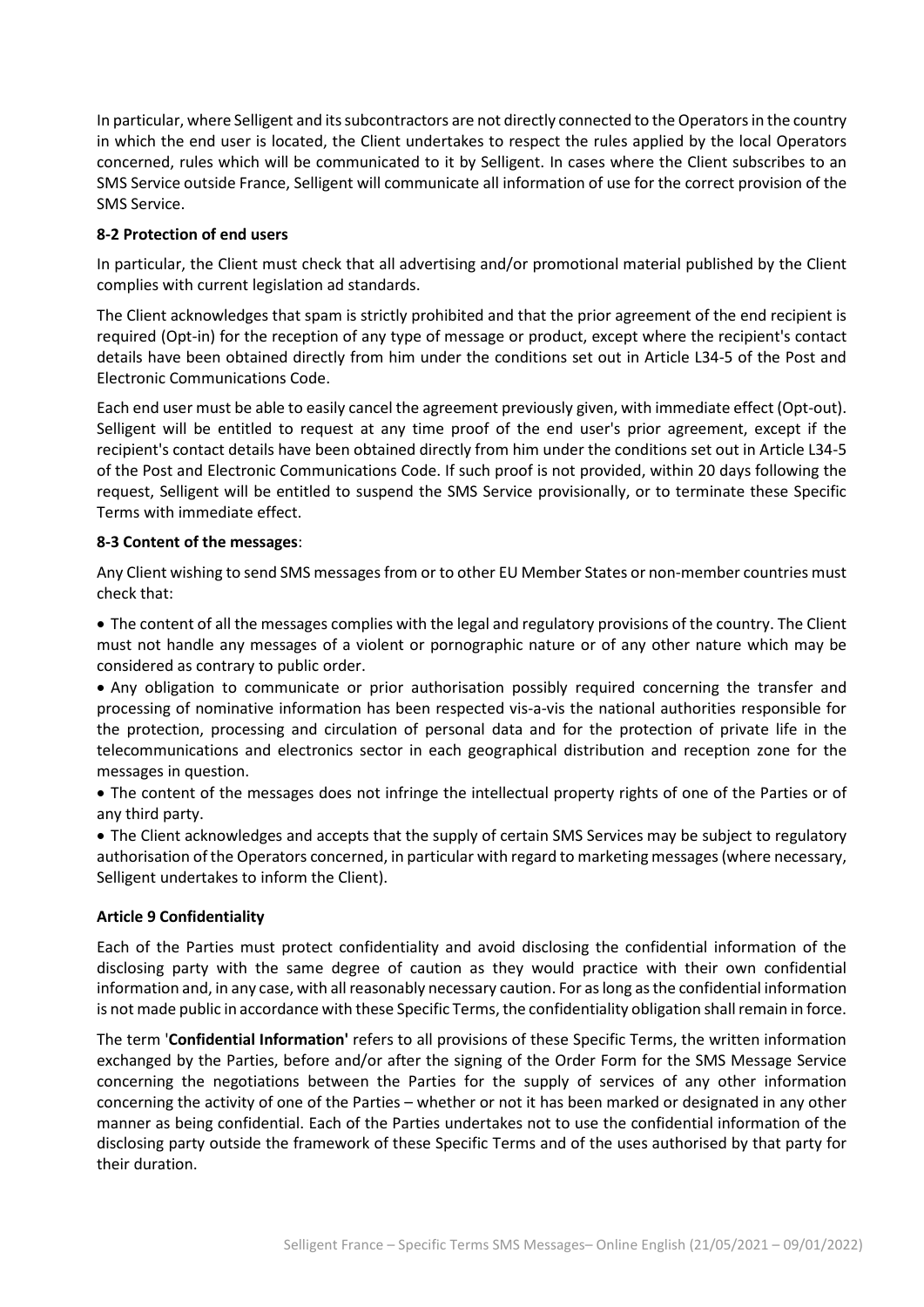Each of the Parties receiving confidential information from the other Party acknowledges that such information shall under all circumstances remain the property of the Party which communicated it.

The communication of confidential information is authorised only for the benefit of legal representatives, agents, suppliers, providers or subcontractors of the Parties provided that they need such information to perform the tasks expected of them.

The Parties undertake to inform persons to which the information is transmitted of its confidential nature.

They also undertake to have any suppliers, providers or subcontractors sign a confidentiality commitment under conditions similar to those to which they hereby subscribe, given that the Parties are guarantors for compliance with this confidentiality obligation by the persons referred to in this paragraph.

The obligations above do not apply to the confidential information which: (a) move into the public domain by any means other than an infringement committed by the recipient Party; (b) is usually communicated by the disclosing party to third parties without any restriction on its communication; (c) the recipient party has received from a third party without this disclosure having been in violation of a confidentiality obligation or restriction concerning its communication; (d) was in the possession of the recipient party before it was communicated by the other party, with the recipient party able to prove this; (e) was developed independently by the staff of the recipient party, with no access to the similar confidential information obtained from the other party; or (f) must be revealed following an ordinance or request from a judicial, government or regulatory authority as part of an action, suit, procedure, complaint or any other means under applicable legislation, given that the disclosing party must first inform the other party as soon as possible of the communication request in order to allow it to ask for safeguard measures to protect the confidentiality of the information concerned.

#### **Article 10 Intellectual property**

Unless otherwise provided, these Specific Terms do not grant or imply a licence, licence authorisation or authorisation to transfer any intellectual property rights between the parties.

#### **Article 11 Usage Licence**

The Platform and SMS Service were developed and protected by Selligent and its subcontractor SO MOBILE. Any sub-licence granted to the Client by Selligent for software and/or an application included in the SMS Service shall be limited to use of the services in accordance with these Specific Terms.

Selligent uses software and other security devices to protect the SMS Service from malware. This guarantee does not mean that the SMS Service is constantly guaranteed, fully free of malware.

The Client will strictly follow the instructions and recommendations of Selligent for the use of the SMS Service. It will not circumvent authentication by the user or the security of the SMS Service or of any other host, network or related account. The Client is the sole party responsible for the use it makes of the SMS Service and Selligent cannot be held responsible for the content of the information in the SMS Service.

The Client undertakes:

• not to disassemble or decompile the SMS Service or any of its components, attempt to undertake reverse engineering or to discover its source codes by any means;

- not to develop software packages or a service by copying the characteristics of the Service;
- not to use the SMS Service in an abusive manner (or in any way which would overburden or damage the SMS Service or undermine its smooth functioning) or which has an unfavourable influence on the use of the SMS Service by other clients of Selligent;

• not to transfer the (benefit of the) Specific Terms to any third party without the prior written authorisation of Selligent;

• not to become involved in any form of distribution of the SMS Service whatsoever;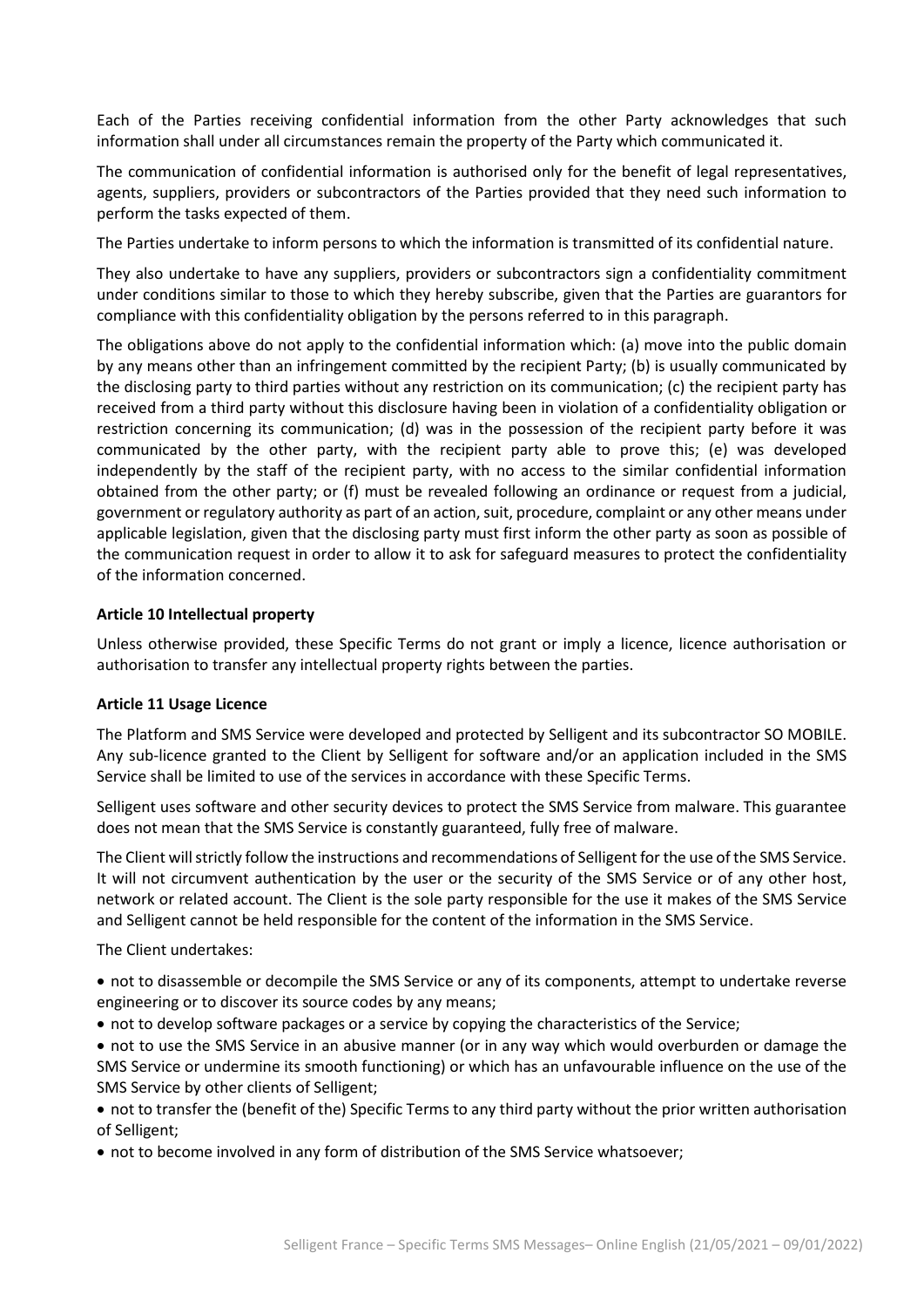• not to help or authorise any third party to perform one of the operations referred to in the previous paragraphs.

### **Article 12 Duration**

These Specific Terms are concluded for the duration of the Agreement and will be renewed in accordance with the terms of the Agreement.

These Specific Terms shall enter into force on the date of signature by the two Parties of the Order Form for the SMS Message Services.

### **Article 13 Suspension**

Selligent reserves the right to immediately (partially) suspend the SMS Service at its discretion by informing the Client in the following cases: (i) in the event of a specific request by an Operator or (ii) in the event of total or partial non-compliance by the Client with these Specific Terms or with the provisions specific to the sending of SMS to end users, or (iii) in the event of non-compliance by the Client with the rules set out by the Operators, or (iv) in the event of use of the SMS Service by the Client likely to compromise the normal functioning of the SMS Service or of complaints concerning the SMS Service used by the Client which may disturb public order or contravene French laws and regulations and which cause prejudice to Selligent and its subcontractors or (v) in the event of suspension of the contract between Selligent and its subcontractor SO MOBILE, regardless of the reason. Selligent must inform the Client of such suspension as quickly as possible, indicating the grounds. Selligent shall authorise renewed access for the Client to the SMS Service once the cause for the suspension has been corrected or removed.

#### **Article 14 Early termination**

**14-1** Selligent reserves the right to terminate completely or in part (e.g. on one operator or country) the connection offered to the Client and/or these Specific Terms after prior notification sent to the Client in the event of 1) withdrawal of a connection of the subcontractor SO MOBILE by an Operator, or 2) cancellation of authorisation granted to the Client by an Operator for use of its network or portal, or 3) withdrawal by the Operators, or the local authorities or regulatory authorities of service numbers attributed to the subcontractor SO MOBILE, or 4) infringement by the Client of one of the clauses of these Specific Terms, or 5) complaints concerning problems encountered with the SMS Service of the Client as defined in Article 13 or 6) termination of the contract between Selligent and its subcontractor SO MOBILE, regardless of the reason. Termination may take effect immediately or, where appropriate, on the date indicated in the notification.

In the event of a warning addressed by Selligent to the Client following default of payment concerning these Specific Terms, if the Client does not remedy this situation within eight (8) days from the date of the warning, Selligent will be entitled to terminate the SMS Message Service with immediate effect.

**14-2** The Client will be entitled to terminate, fully or in part, the SMS Message Service, 1) in the event of a change to the price policy imposed by one or more Operators or proposed by Selligent for SMS, a change refused by the Client, within five (5) days from the date of notification of the change sent by Selligent 2) in the event of withdrawal by the Operators, or the local or regulatory authorities of the service numbers attributed to the subcontractor SO MOBILE of Selligent. Termination will take effect two weeks after this notification of termination sent by the Client (to avoid any misunderstanding, if the Client continues to use the SMS Service during the termination period, the amended prices will possibly apply depending on their date of entry into force).

In the event of a warning addressed by the Client to Selligent following a violation of these Specific Terms, if Selligent does not remedy the violation within thirty (30) days from the date of warning, the Client will be entitled to terminate the SMS Message Service with immediate effect.

#### **Article 15 Guarantees**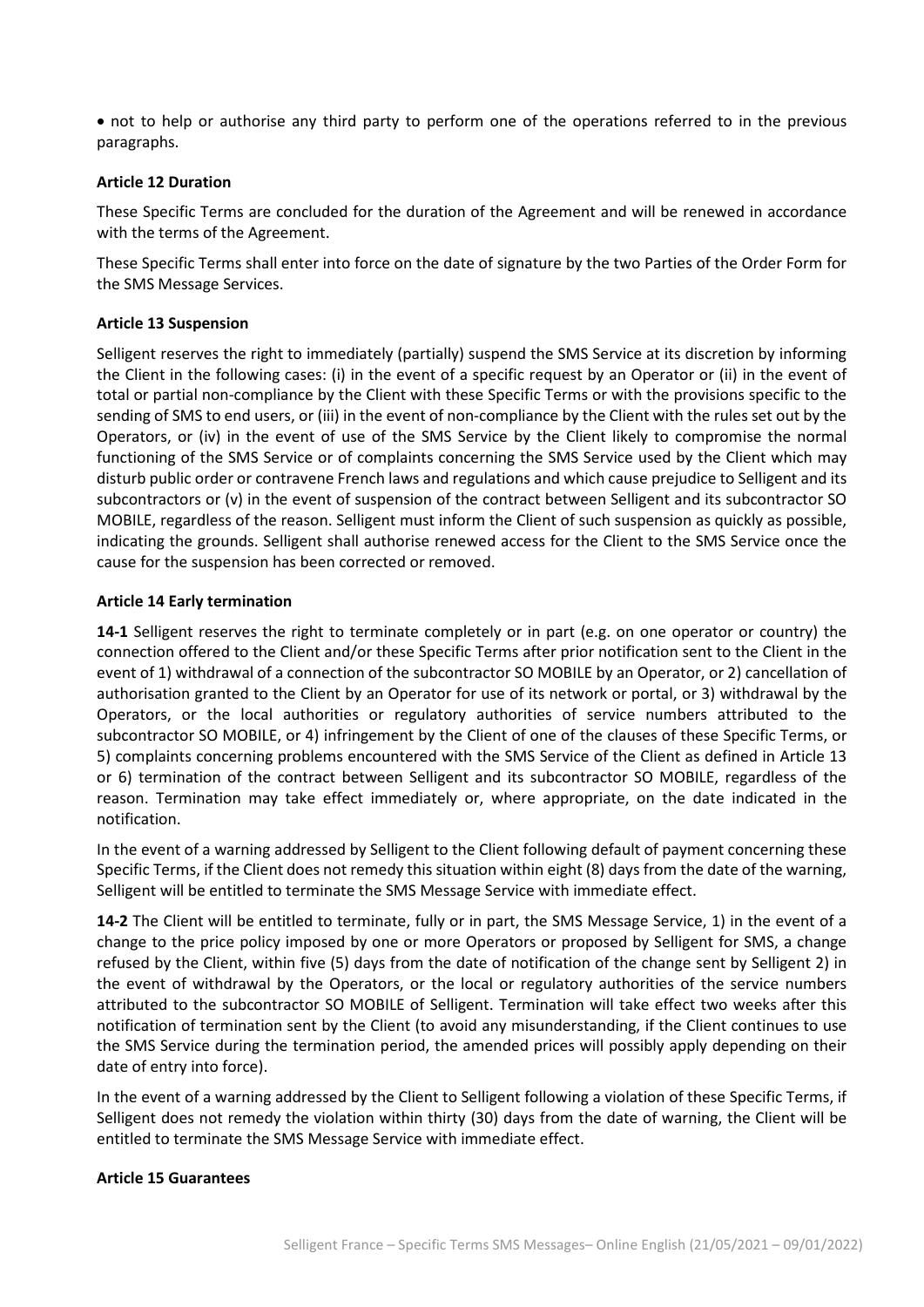**15-1** The Client declares and guarantees to Selligent and its subcontractor SO MOBILE that (i) it possesses and has obtained the licence for all the intellectual property rights relating to the content in the SMS Service; (ii) it will not commit any acts which may cause prejudice to the right to privacy or to intellectual property of third parties; (iii) it will respect all the laws and regulations of any competent authority with jurisdiction over implementation of these Specific Terms; (iv) it will not commit any act or omission which may undermine the intellectual property rights of Selligent and its subcontractor SO MOBILE.

In the interests of clarity, payment of the royalties generated by the intellectual property rights for content will be the exclusive responsibility of the Client vis-à-vis holders of intellectual property rights, irrespective of their nature, as for any payment due to third parties and resulting from the exercise of ancillary rights and rights to privacy.

**15-2** Selligent guarantees to the Client that it has the right to conclude these Specific Terms and to grant the licences provided for herein.

Selligent will ensure the defence of the Client against legal proceedings initiated by any third party against it, claiming that the use of the SMS Service by the Client, in accordance with the provisions of these Specific Terms, constitutes an infringement or misuse of a patent claim, copyright or right to commercial secrecy, and Selligent will pay the damages (or the amount of any settlement accepted by Selligent) which the Client will be finally required to pay as a result of the legal proceedings. This obligation on Selligent will not apply if the presumed infringement or misuse results from use of the SMS Service in relation with any other platform or any other product or service, activities or the use without licence of the SMS Service in violation of these Specific Terms. Nor will this obligation on Selligent apply if the Client does not inform Selligent in writing and in due time of a dispute of this type. However, the lack of information or late information from the Client does not exempt Selligent from its obligations resulting from this article, except where Selligent suffers prejudice because the Client has not informed it or informed it late. Selligent is authorised to fully ensure the defence and any other settlement of the dispute when this settlement does not involve a financial obligation or obligation to recognise liability imposed on the Client. If the Client rejects the defence offered by Selligent, or does not cede total control of the defence to the lawyer appointed by Selligent, the Client releases Selligent from the obligations of this article. The Client must cooperate reasonably during the defence of such proceedings and may be represented, at its expense, by a lawyer reasonably suitable for Selligent. Selligent explicitly reserves the right to discontinue such defence to any legal proceedings where the SMS Service is no longer accused of infringement or misuse, or is declared not guilty of an infringement or misuse of the rights of third parties. Selligent may settle any dispute by replacing the SMS Service with acceptable services which are equivalent in substance. The Client will take no actions in response to an infringement or misuse, or a presumed infringement or misuse of the SMS Service, which would undermine the rights of Selligent.

Where an action within the meaning of this article is brought or, in the reasonable opinion of Selligent, is likely to be brought, Selligent may, at its discretion and expense: (i) obtain for the Client the right to continue to use the SMS Service in accordance with the provisions of these Specific terms, or (ii) replace or modify the SMS Service so as to correct the infringement without significantly reducing the functions. If the above possibilities cannot reasonably be implemented, Selligent may terminate the SMS Message Service.

The provisions of this article detail the sole, exclusive and full responsibility of Selligent and its licensors and suppliers vis-à-vis the Client and constitute the sole recourse of the Client with respect to an infringement or illicit appropriation of the intellectual property rights of a third party.

## **Article 16 Liability – Indemnities**

## **16-1 Indemnities**

The Client shall release Selligent and its subcontractor SO MOBILE from all liability in the event of a complaint filed by third parties against Selligent and SO MOBILE which results from the use of the SMS Service by the Client.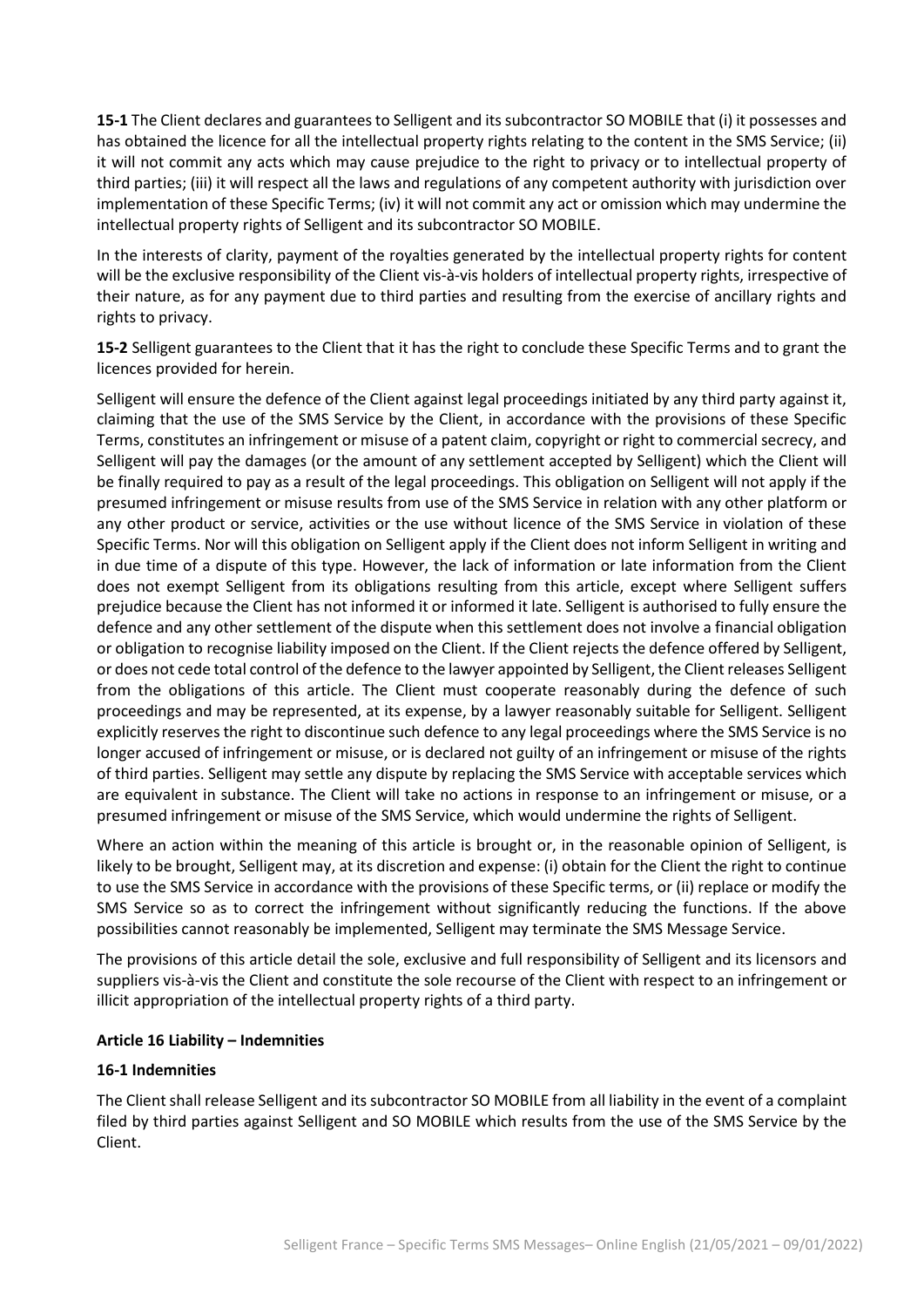The Client shall release from all liability Selligent, SO MOBILE, their associated companies, their directors, managers and employees for any complaint, action, charge, expense (including lawyer fees), loss, damage, fine, all monetary damages or any claim from and/or incurred by Selligent and/or SO MOBILE or against/by any third party following use by the Client of the SMS Service SMS, for an infringement by the Client of these Specific Terms, an effective or presumed violation of the intellectual property rights of Selligent and/or SO MOBILE or an infringement by the Client of any law or right of third parties resulting from the use by the Client of the SMS Service.

In particular, the Client must reimburse Selligent and SO MOBILE for all damages such as, in particular, indemnities, fines, charges, expenses, claims, legal fees, penalties, damages and interest due in the event of breach of the Operators' rules.

## **16-2 Limitation of liability**

In addition to the limitations and exclusions from liability under the Agreement, Selligent excludes all liability vis-à-vis the Client and/or end users following:

• termination or suspension of the SMS Service, which would be effective under these Specific Terms;

• any damage suffered or incurred by the Client following the supply or interruption of supply of any SMS Service;

• any imprecise information sent to it by the Client concerning validation of the SMS Service of the Client by Operators;

• any abusive use and/or unauthorised disclosure of any identifier/password or secondary identifier/password, and in general any abusive use by the Client committed by the Client or by a third party on behalf of the Client, or outside the perimeter of the Client, including among other things, hacking, spy programmes and intrusion on the platforms of Selligent and SO MOBILE or into the IT systems of the Client, including the hosting centres on which the platforms of Selligent and SO MOBILE are hosted.

## **Article 17 Force Majeure**

None of the Parties shall be held liability vis-à-vis the other Party for any delays or failure to implement these Specific Terms due to causes independent of their will including, among other things, governmental restrictions, legislation on currency or on the market, strikes, war, measures taken by the civil or military authorities, sabotage, operator network problems and/or host centre network problems, electricity cuts, epidemics, floods, earthquakes, fires, other natural catastrophes or any other circumstance, event or situation independent of the will of the Parties. In this case, the Parties agree to make every effort to provide a solution for the delay or non-implementation.

In order to enforce the provisions of this article, the Party invoking Force Majeure must inform the other Party in writing within five (5) working days of the occurrence.

Where the situation of Force Majeure continues for an uninterrupted period of more than two (2) months, the SMS Message Service may be terminated by one of the Parties with written notice of fourteen (14) calendar days, sent to the other Party.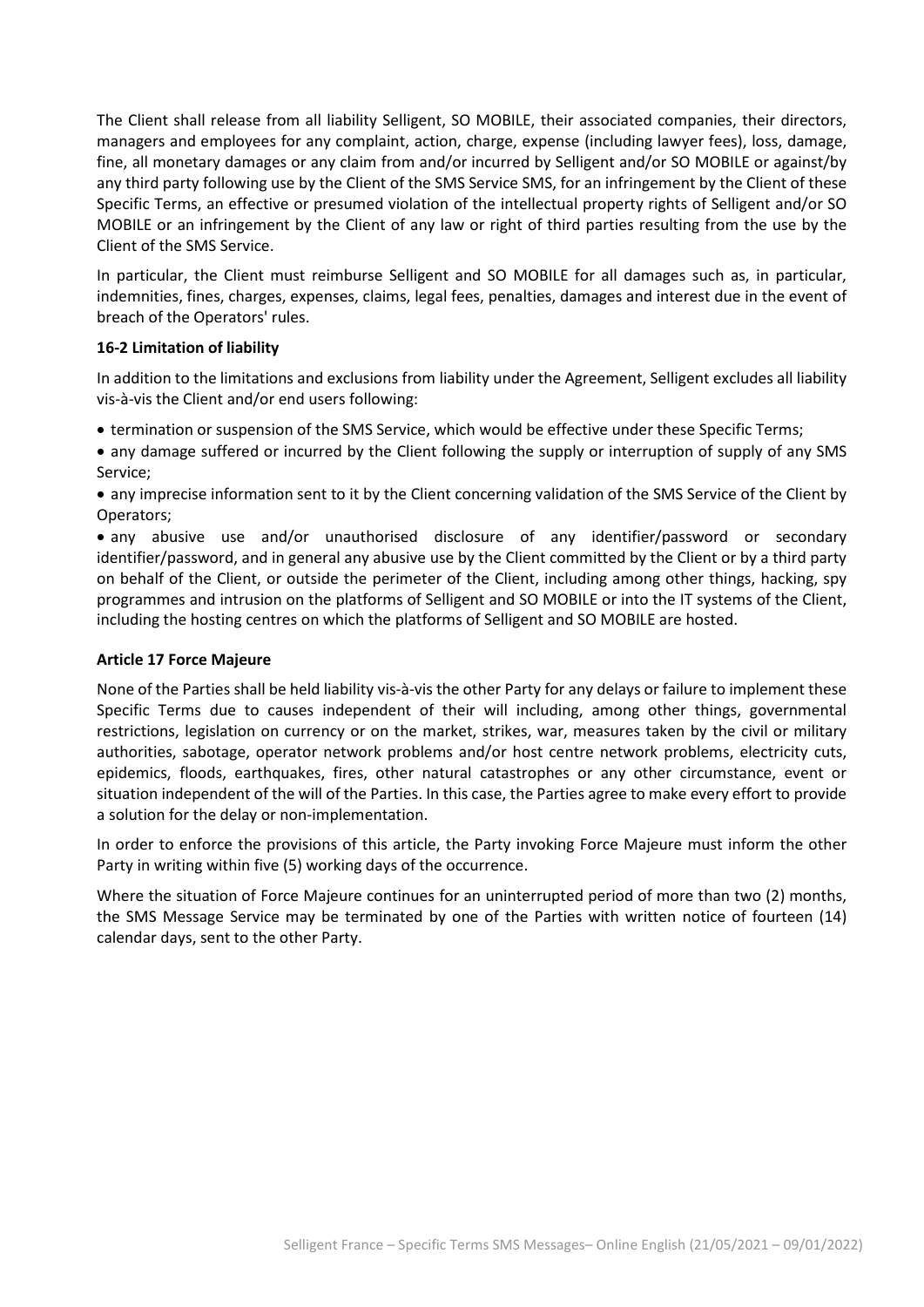## **Annex 1 - Agreement on the Level of Service & Assistance by Selligent for the SMS Message Service**

## 1. Introduction

The SMS Service is governed by the provisions of the Selligent Support and Service Level Agreement ("SLA") concluded between the parties, except to the extent expressly completed or amended by the present Annex.

Management of third-party content which does not depend on Selligent is explicitly excluded from the SMS Service provided by Selligent.

The levels of service of the SMS Service are described in Section 1. Section 2 describes the levels of service, availability and channels of the Selligent assistance team.

# 2. Levels of Service

## **(A) Level of availability**

Objective of the level of availability = 97%.

This level of availability does not take account of the events detailed below:

- *force majeure* as defined in Article 17 above;
- planned interruptions that are strictly defined (maintenance scheduled between 00:00 and 06:00<sup>[5](#page-10-0)</sup>, and amendments to the services which might lead to changes in the connection parameters);
- interruptions occurring in the network of Operators due to an incident or planned maintenance, caused solely by the Operators;
- interruptions and/or any incident occurring between the system of the Client and the software of the servers belonging to a third-party provider of the Client.

The level of availability for the month in question is measured by Selligent.

The level of availability corresponds to the number of minutes during which the SMS Service is available in relation to the total number of minutes for the month.

## **(B) Level of performance**

Objective of the level of performance = 97 %.

In general, performance is defined by the capacity to deliver SMS services within a given time. Performance measures the response time between the arrival of a request from the Client on the Platform and the sending of the required page from the Platform.

The routing time on the operator networks and on the public internet for the query (and the response) is not taken into account when calculating performance.

All the parameters external to Selligent which may cause a drop in the level of performance (internet network, telecom operators, etc.) will be excluded from the calculation of the level of performance.

## **(C) Level of availability and performance**

Each month, the level of availability and performance is calculated for the SMS Service. Selligent will take commercially reasonable means to achieve the levels defined above.

# 3. Planned Maintenance

All the programmed maintenance operators carried out in a month may not exceed a maximum duration of eight (8) hours (however, there is no limit to the number of programmed maintenance operators). Selligent

<span id="page-10-0"></span><sup>&</sup>lt;sup>5</sup> Selligent reserves the right to leave these conditions (duration & time window), provided that it informs the Client accordingly.